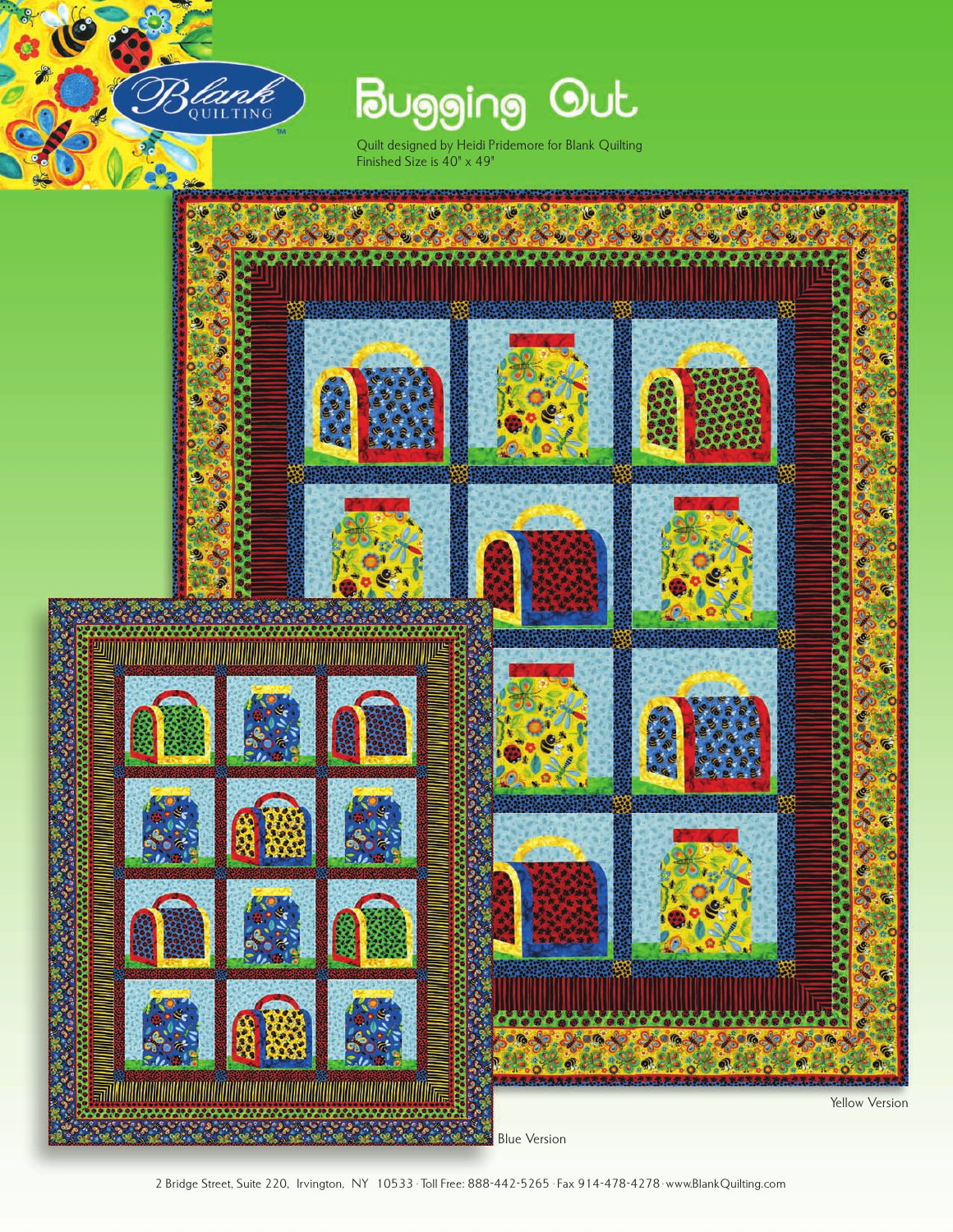#### **Fabric Requirements:**

| <b>Yellow Version</b>                    |
|------------------------------------------|
| Fabric A: 7/8 yd 4390 Sorbet             |
| <b>Fabric B:</b> Fat 1/4 4368 Lime       |
| <b>Fabric C:</b> Fat 1/4 4368 Wine       |
| <b>Fabric D:</b> Fat 1/4 6014 Blue       |
| Fabric E: Fat 1/4 6016 Green             |
| <b>Fabric F:</b> Fat 1/4 6015 Red        |
| Fabric G: Fat 1/4 4368 Indigo            |
| Fabric H: Fat 1/4 4368 Yellow            |
| <b>Fabric I:</b> Fat $1/4$ 6012 Yellow   |
| <b>Fabric J:</b> 7/8 yd 6018 Blue        |
| <b>Fabric K:</b> Fat 1/8 6018 Yellow     |
| <b>Fabric L:</b> 1/2 yd 6017 Red         |
| <b>Fabric M:</b> $1-1/2$ yds 6013 Yellow |
| <b>Backing:</b> 3 yds 6012 Yellow        |
| <b>Fusible Web:</b> 2 yds                |

**Blue Version Fabric A:** 7/8 yd 4390 Sorbet **Fabric B:** Fat 1/4 4368 Lime **Fabric C:** Fat 1/4 4368 Butter **Fabric D:** Fat 1/4 6014 Yellow **Fabric E:** Fat 1/4 6016 Blue **Fabric F:** Fat 1/4 6015 Green **Fabric G:** Fat 1/4 4368 Indigo **Fabric H:** Fat 1/4 4368 Wine **Fabric I:** Fat 1/4 6012 Blue **Fabric J:** 7/8 yd 6018 Red **Fabric K:** Fat 1/8 6018 Blue **Fabric L:** 1/2 yd 6017 Yellow **Fabric M:** 1-1/2 yds 6013 Blue **Backing:** 3 yds 6012 Blue **Fusible Web:** 2 yds

### **Cutting Instructions:**

- **Fabric A:** Cut six 7-1/4" x 8-1/2" strips. Cut six 1-1/4" x 8-1/2". Cut twelve 1-1/2" squares. Cut twelve 1-1/4" x 2-3/4" strips. Cut twelve 2" x 5-3/4" strips.
- **Fabric B:** Cut six 1-3/4" x 8-1/2" strips. Cut six 1" x 8-1/2" strips. Cut twelve 1-1/4" x 2" strips.
- Fabric C: Cut six  $1-1/4$ <sup>"</sup> x 4<sup>"</sup> strips. See instructions to cut four front trims.
- Fabric D: See instructions to cut two cage fronts and two cage sides.
- Fabric E: See instructions to cut two cage fronts and two cage sides.
- Fabric F: See instructions to cut two cage fronts and two cage sides.
- Fabric G: See instructions to cut two front trims.
- Fabric H: See instructions to cut six handles and six side trims.
- **Fabric I:** Cut six 5-1/2" x 6-1/2" strips.
- **Fabric J:** Cut thirty-one  $1-1/2$ " x  $8-1/2$ " strips. Cut five  $2-1/2$ " x width of fabric (WOF) for Binding.
- **Fabric K:** Cut twenty 1-1/2" squares.
- Fabric L: Cut two 2-1/2" x 42" strips and two 2-1/2" x 50" strips. Piece as needed.
- Fabric M: Cut two 4-1/2" x 50" strips and two 4-1/2" x 42" strips, Piece as needed.
- **Backing:** Cut two 48" x WOF strips. Piece the strips together to make one 48" x 58" backing.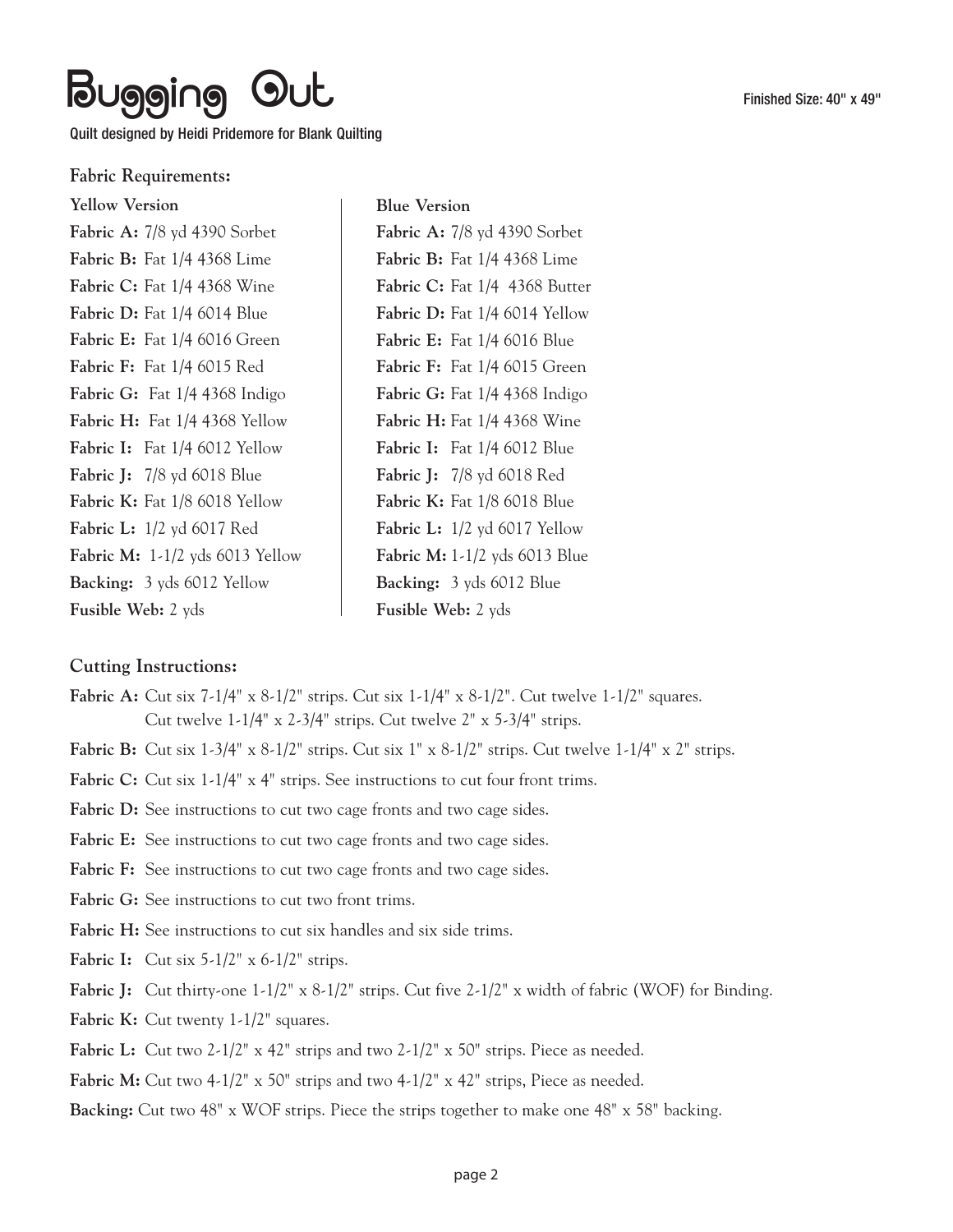### **Assembly Instructions::**

# **Bug Cage Block Assembly Instructions:**

- **1.** Sew one 1-3/4" x 8-1/2" Fabric B strip to the bottom of one 7-1/4" x 8-1/2" Fabric A strip to make one bug cage background. Repeat to make six bug cage backgrounds.
- **2.** Following the manufacturer's instructions, trace the listed number of templates onto the fusible web. Roughly cut out each shape outside the drawn lines. Press each shape onto the back side of the listed fabrics. Cut out each shape on the drawn lines.
- **3.** Refer to the quilt photo and assemble the six bug cages onto the 8-1/2" pieced backgrounds.
- **4.** Finish the raw edges of each applique with a decorative stitch such as a satin or buttonhole stitch.

# **Bug Jar Assembly Instructions:**

- **5.** Place one 1-1/2" Fabric A square on upper left corner of one 5-1/2" x 6-1/2" Fabric I piece (Fig. 1). Sew across the diagonal of the square from the upper right to the lower left corner (Fig. 2). Flip up the triangle formed and press. Trim away the excess fabric, leaving a 1/4" seam allowance.
- **6.** Repeat with another 1-1/2" Fabric A square and the upper right corner of the 5-1/2" x 6-1/2" Fabric I piece (Fig. 3). Sew across the diagonal of the square from the upper left to the lower right corner (Fig. 3). Flip up the triangle formed and press. Trim away the excess fabric, leaving a 1/4" seam allowance.
- **7.** Follow the block layout and sew together six bug jar blocks.
- **8.** Refer to the quilt photo for block placement and starting with one 1-1/2" x 8-1/2" Fabric J strip, sew together four  $1-1/2$ " x  $8-1/2$ " Fabric J strips and three blocks, alternating them, to make one block row. Repeat to make four block rows.
- **9.** Starting with one 1-1/2" Fabric K square, sew together four 1-1/2" Fabric K squares and three 1-1/2" x 8-1/2" Fabric J strips, alternating them, to make one sashing row. Repeat to make five sashing rows.
- **10.** Starting and ending with a sashing row, sew together five sashing rows and four block rows to make the quilt top.
- **11.** Sew one 2-1/2" x 42" Fabric L strip to the bottom of each 4-1/2" x 42" Fabric M strips to make the top and bottom borders. Sew one 2-1/2" x 50" Fabric L strip to the bottom of each 4-1/2" x 50" Fabric M strip to make the side borders.
- **12.** Center one side border on each side of the quilt top. Start sewing the strip a 1/4" from the top edge of the quilt top and stop a 1/4" from the bottom edge. DO NOT TRIM THE EXCESS. Repeat with the top and bottom borders.
- **13.** Using your favorite method, miter each corner of the borders and trim excess fabric.
- **14.** Layer, quilt and bind as desired.



FIG<sub>1</sub>

 $FIG 2$ 

FIG<sub>3</sub>

**Bug Jar Layout** 

*(Templates on following pages.)*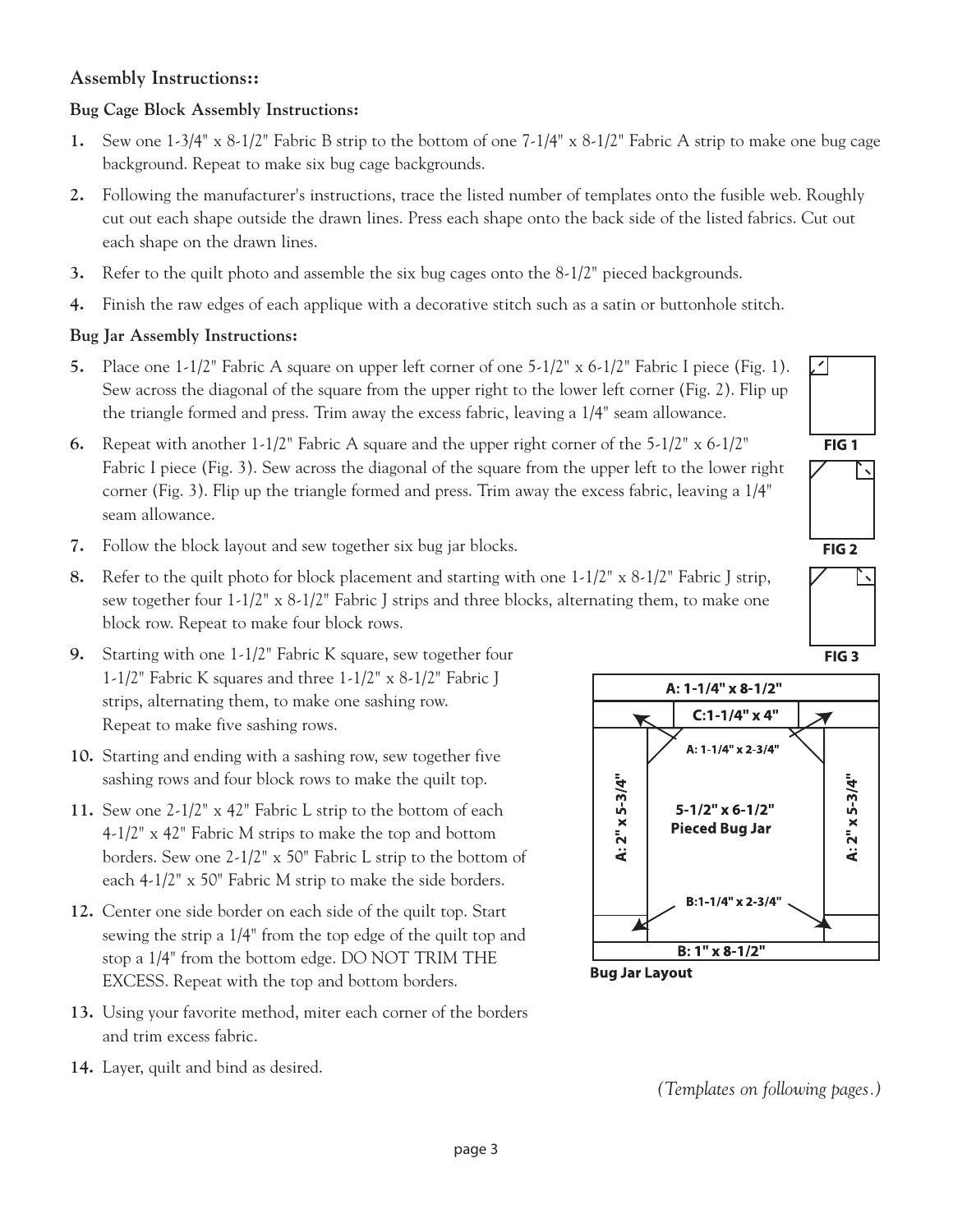

3

Downloads from the internet are not always consistent. Please compare this ruler with an actual ruler to verify size accuracy of templates before cutting.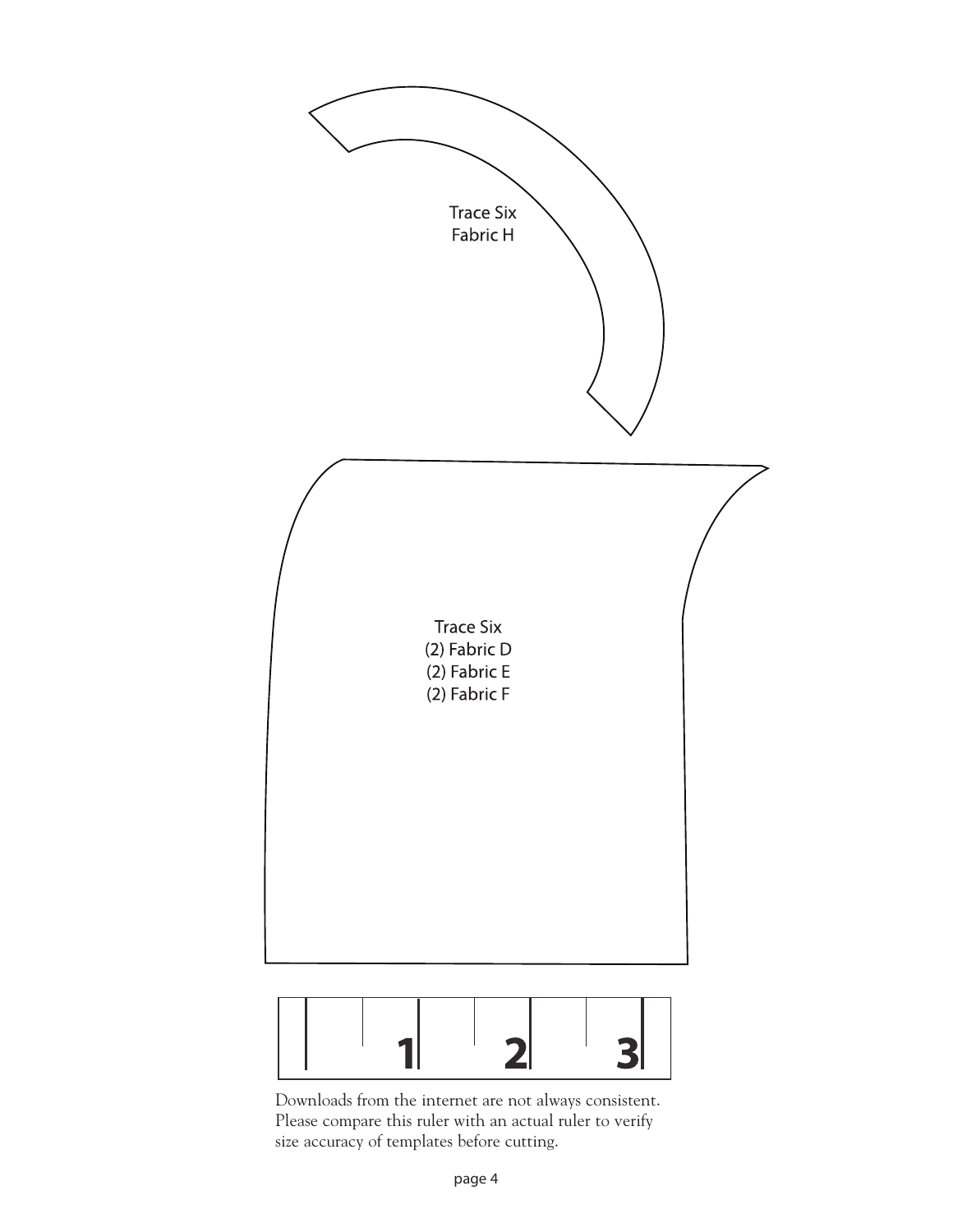



Downloads from the internet are not always consistent. Please compare this ruler with an actual ruler to verify size accuracy of templates before cutting.